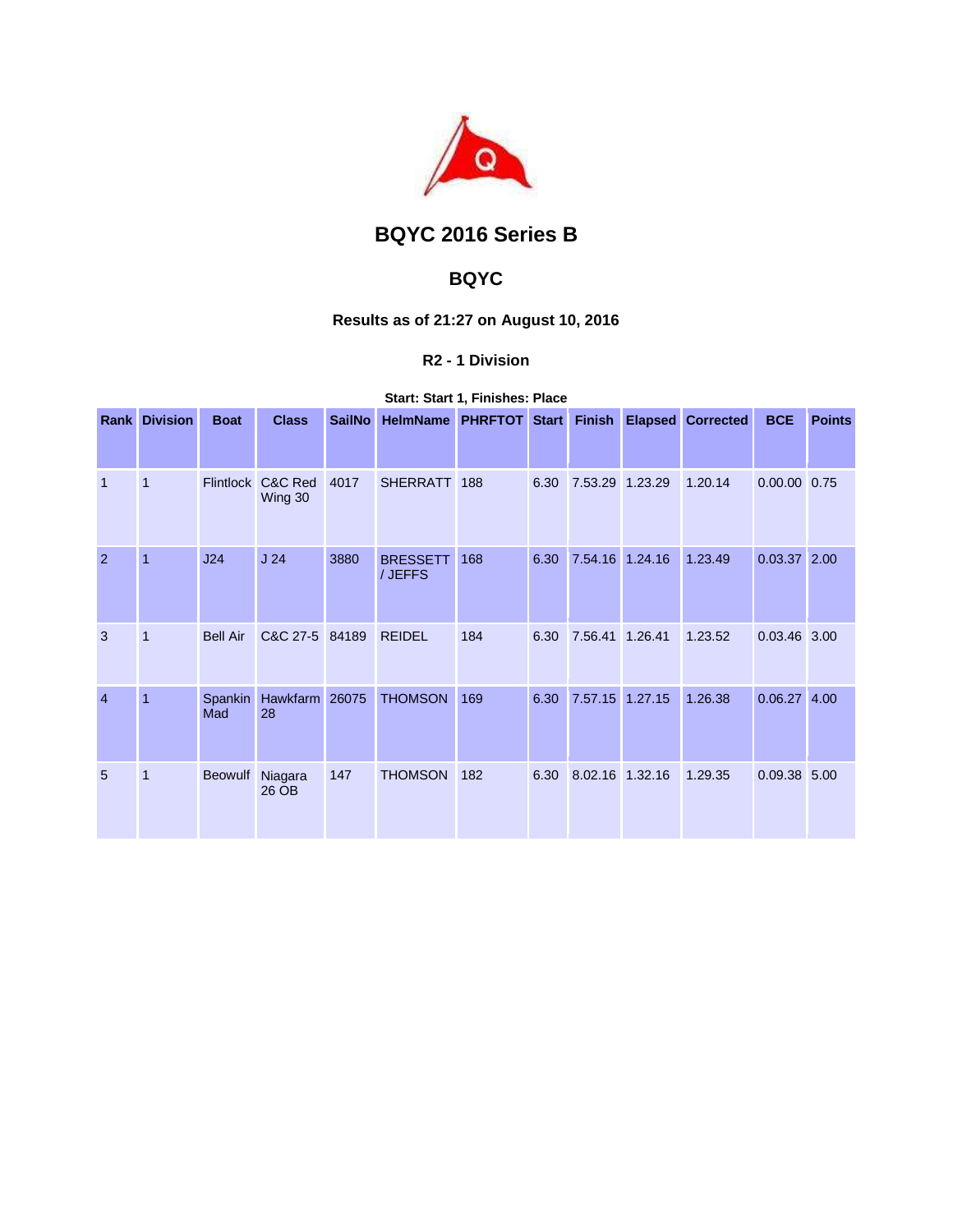### **R2 - 2 Division**

|                | <b>Rank Division</b> | <b>Boat</b>     |                                           | Class SailNo | <b>HelmName</b> |     |      |                 |                      | <b>PHRFTOT Start Finish Elapsed Corrected</b> | <b>BCE</b>     | <b>Points</b> |
|----------------|----------------------|-----------------|-------------------------------------------|--------------|-----------------|-----|------|-----------------|----------------------|-----------------------------------------------|----------------|---------------|
| $\overline{1}$ | 2                    | Lady in<br>Red  | Viking 3<br><b>22</b><br>Mod <sub>2</sub> |              | <b>DOYLE</b>    | 234 |      |                 | 6.30 8.09.02 1.39.02 | 1.28.17                                       | 0.00.00 0.75   |               |
| $\mathcal{P}$  | 2                    | <b>Patronus</b> | Tanzer 1612<br>22                         |              | MACDONALD 236   |     | 6.30 | 8.11.27 1.41.27 |                      | 1.30.09                                       | $0.02.06$ 2.00 |               |
| 3              | 2                    | Mocha<br>Magic  | C&C<br>$27 - 3$                           | 74021        | <b>MCGARVEY</b> | 202 |      |                 | 6.30 8.10.05 1.40.05 | 1.33.57                                       | 0.06.02 3.00   |               |

#### **Start: Start 1, Finishes: Place**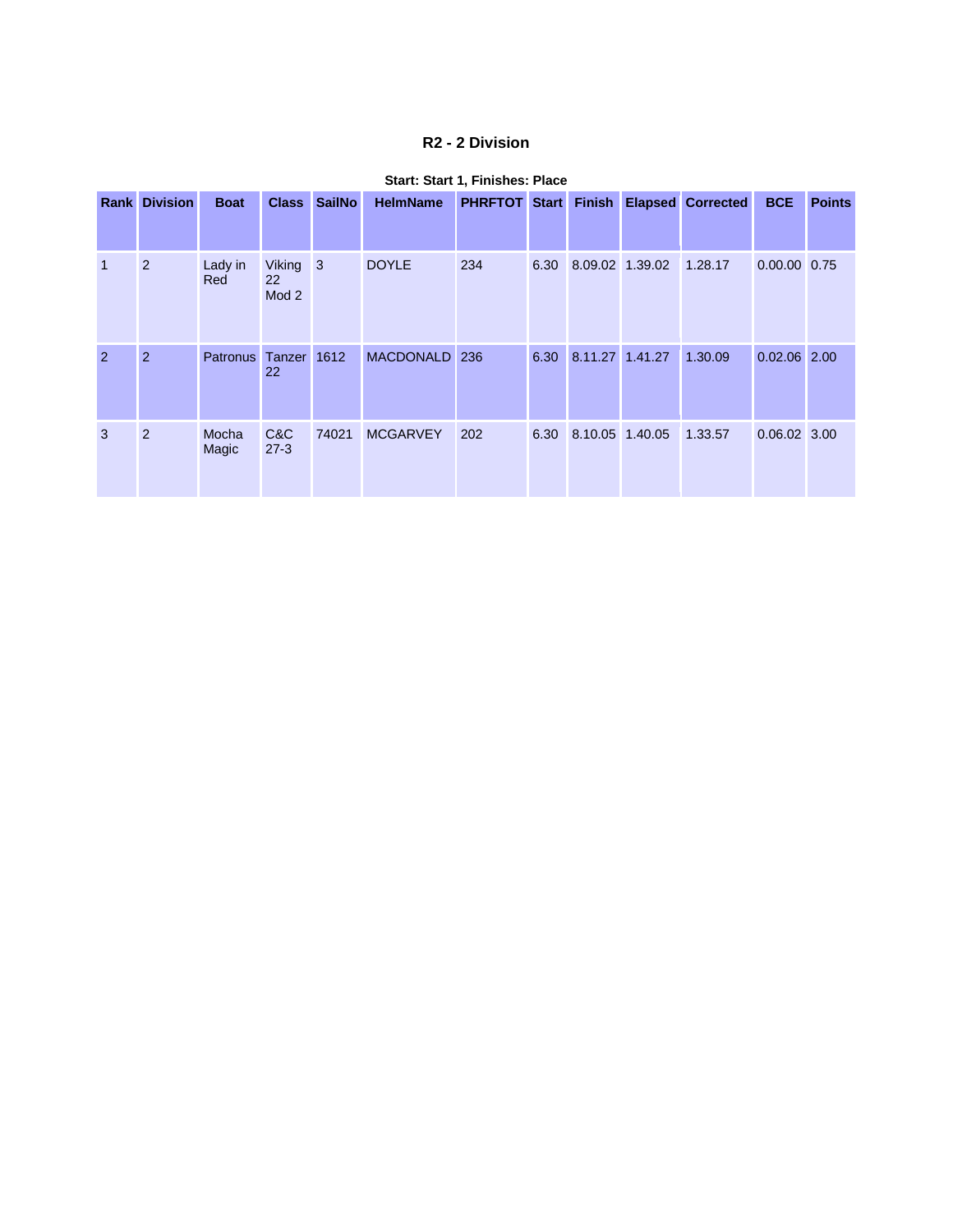### **R2 - 3 Division**

|                | <b>Rank Division</b> | <b>Boat</b>               | <b>Class</b>        | <b>SailNo</b> | HelmName PHRFTOT Start Finish Elapsed Corrected |     |      |                 |         | <b>BCE</b>     | <b>Points</b> |
|----------------|----------------------|---------------------------|---------------------|---------------|-------------------------------------------------|-----|------|-----------------|---------|----------------|---------------|
| $\mathbf{1}$   | $\mathbf{3}$         | Grayling                  | Grampian<br>26 OB   | 431           | <b>COOKE</b>                                    | 239 | 6.40 | 7.55.54 1.15.54 | 1.07.08 | 0.00.00 0.75   |               |
| $\overline{2}$ | $\overline{3}$       | Freya                     | Grampian<br>26 IB   | 516           | <b>RENDER</b>                                   | 261 | 6.40 | 8.01.10 1.21.10 | 1.09.24 | $0.02.40$ 2.00 |               |
| 3              | $\mathbf{3}$         | <b>Irish</b><br>Rover III | Catalina<br>30 TMBS | 6135          | <b>SULLIVAN</b>                                 | 208 | 6.40 | 7.54.48 1.14.48 | 1.09.31 | 0.02.34 3.00   |               |
| $\overline{4}$ | 3                    | Quinte                    | Hullmaster 19<br>31 |               | <b>SHAW</b>                                     | 256 | 6.40 | 8.02.08 1.22.08 | 1.10.46 | $0.04.13$ 4.00 |               |
| 5              | $\overline{3}$       | Silent<br>Running         | <b>C&amp;C 25</b>   | 44098         | <b>SMITH</b>                                    | 239 | 6.40 | 8.03.07 1.23.07 | 1.13.31 | $0.07.13$ 5.00 |               |
| 6              | 3                    | <b>Dream</b><br>Weaver    | Tanzer 26           | 480           | <b>LLOYST</b>                                   | 238 | 6.40 | 8.03.11 1.23.11 | 1.13.41 | $0.07.24$ 6.00 |               |
| $\overline{7}$ | 3                    | Locura                    | Catalina<br>30      | 2652          | EASTCOTT 196                                    |     | 6.40 | 8.03.55 1.23.55 | 1.19.34 | 0.13.07 7.00   |               |
| 8              | 3                    | <b>Moments</b><br>Away    | Northern<br>25      | 192           | CAMPBELL 261                                    |     | 6.40 | 8.15.06 1.35.06 | 1.21.19 | 0.16.36 8.00   |               |

#### **Start: Start 1, Finishes: Place**